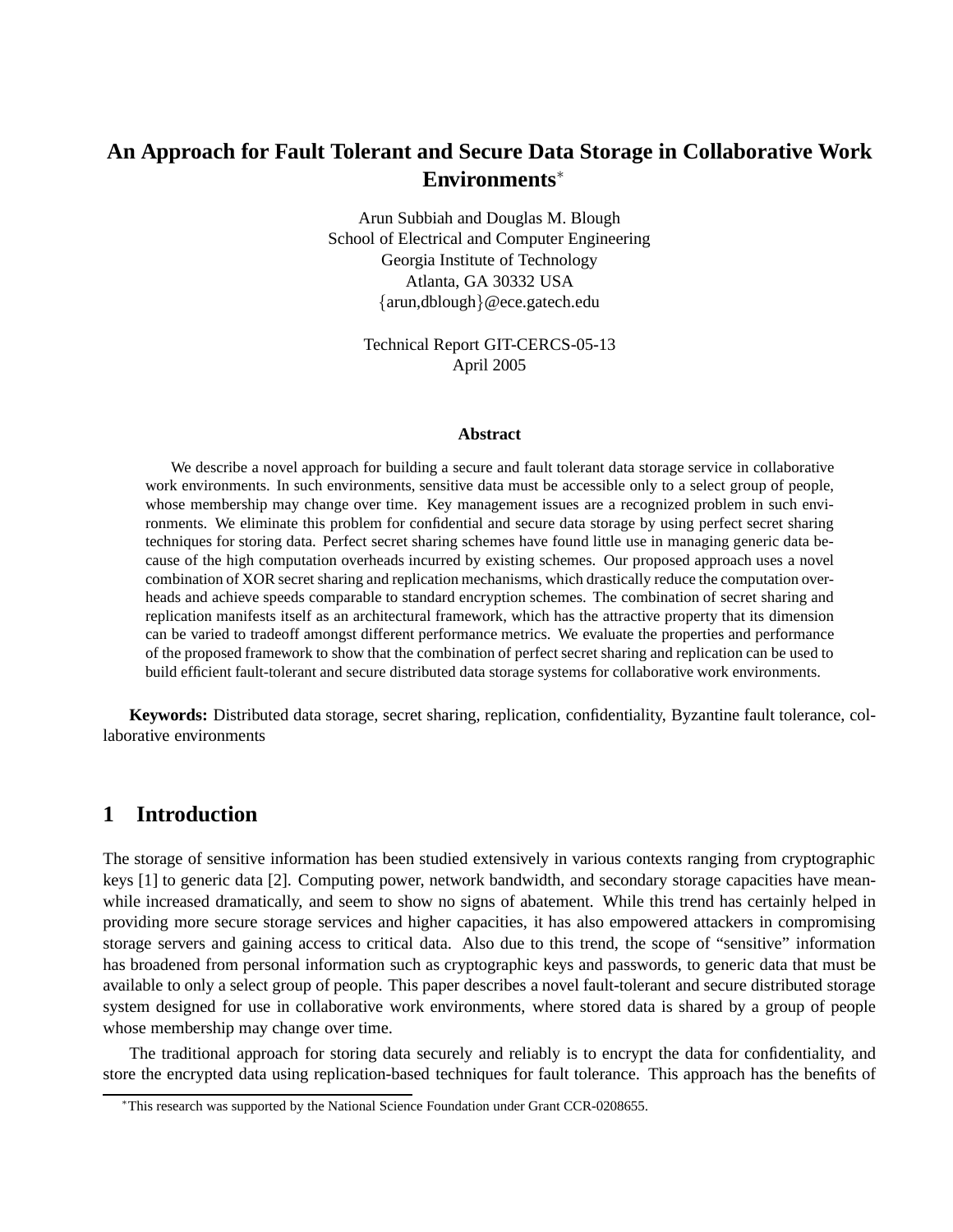being computationally and storage efficient. However, when data must be stored for extended periods of time, it can be expected that there will be changes in the list of users authorized to read or write the encrypted data. Changes in the access list will require re-encrypting the stored data with a new cryptographic key, which may be cumbersome. For fine grained access list management, each file or document stored at the data storage service would require a unique key. The number of keys could then become large, and the keys would then have to be stored at the data storage service itself for easy access by authorized users. Obviously, these keys must be stored at the storage service in a secure and fault tolerant manner without using additional keys.

We solve these problems by using a combination of replication-based schemes and perfect secret sharing techniques for storing data. Perfect secret sharing schemes encode data into *shares* such that only certain valid combinations of shares can be used to reconstruct the encoded data, while invalid combinations of shares give no information on the encoded data. By storing these shares at different servers, the encoded data is kept confidential as long as not enough servers are compromised. Confidentiality is achieved without encryption, thus avoiding the need for the storage and management of cryptographic keys. Perfect secret sharing schemes have the additional property that the shares can be changed, or "renewed", distributively such that the encoded data still remains the same. This process of share renewal, when performed often, can provide strong data confidentiality.

On the other hand, unlike private-key encryption schemes, most perfect secret sharing schemes are computationally expensive. Verifiable secret sharing schemes are typically used with perfect secret sharing schemes to detect incorrect shares that may be returned by faulty or compromised servers. Such techniques further increase the computation time during the encoding and decoding of data. We solve these problems by 1) using XOR secret sharing for fast computations, and 2) using replication-based schemes to detect incorrect shares that may be returned by faulty or malicious servers. This combination of secret sharing and replication manifests itself as an architectural framework, where servers are arranged in the form of a rectangle or a grid. The proposed architectural framework, which we call *GridSharing*, has the useful property that its dimensions can be varied to trade off several performance metrics.

The proposed approach is also useful for storing sensitive archival data. Encryption techniques may not be suitable for such purposes, as in the long run, encryption algorithms can be broken, or increased computing resources would require increasing the sizes of the keys. In our proposed framework, long-term confidentiality can be provided by performing share renewal often. Another drawback of encryption is the assumption that the data to be encrypted is random in nature, while that is often not the case. Encrypted data could be subject to cryptanalysis, and it may be possible for an adversary to obtain some information on the encrypted data. In our proposed framework, we assume that not more than a threshold servers are compromised (between two consecutive share renewals), and use perfect secret sharing schemes, such as the XOR secret sharing scheme, which are information theoretically secure. Thus, even if an adversary obtained shares from a threshold servers, he still cannot obtain any information on the encoded data.

Our contributions are as follows: We describe a novel approach for building a secure and fault tolerant data storage service in collaborative work environments. Key management issues are a well-known problem in such environments, where data may be shared by a group of people whose membership may change over time. We eliminate this problem for confidential and secure data storage by using perfect secret sharing techniques for storing data. Perfect secret sharing schemes have found little use in managing generic data because of the high computation overheads such schemes incur especially when supplemented with mechanisms to achieve Byzantine fault tolerance. Our proposed approach uses a novel combination of XOR secret sharing and replication mechanisms, which drastically reduce the computation overheads and achieve speeds comparable to standard encryption schemes. The combination of secret sharing and replication manifests itself as an architectural framework, whose dimension can be varied to tradeoff amongst different performance metrics. We evaluate the properties and performance of the proposed framework to show that the combination of perfect secret sharing and replication can be used to build efficient fault-tolerant and secure distributed data storage systems for collaborative work environments.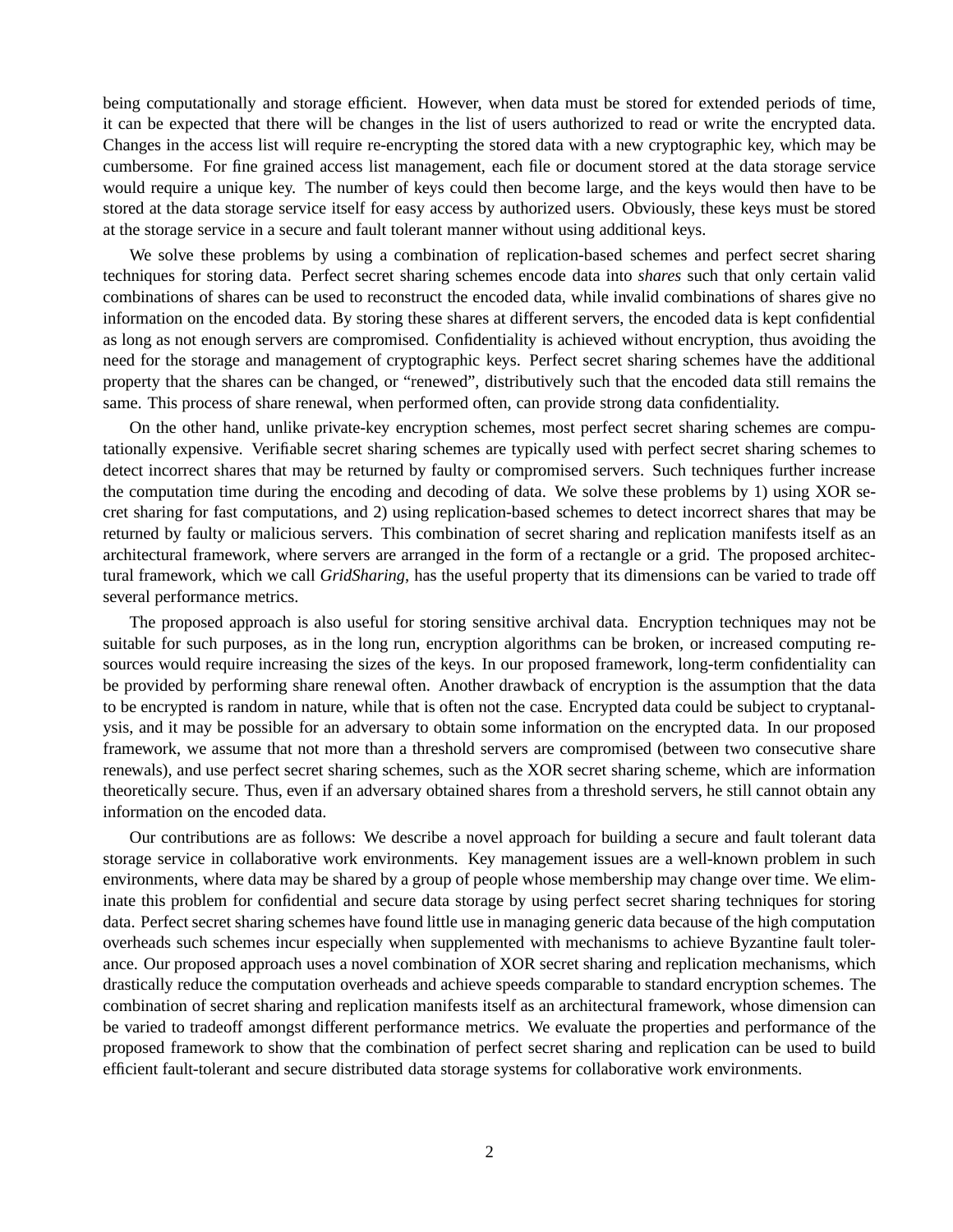## **2 Related Work**

Several works [3, 4, 5, 6, 7, 8, 9, 10, 11, 12] have emerged recently that consider the problem of providing secure distributed data storage services. The confidentiality of the stored data is provided either by encrypting the data with a key and storing the key also at the store using secret sharing [1, 13], or secret sharing the data itself, or a combination of both.

In this paper, we use secret sharing schemes to provide data confidentiality. Most works use imperfect secret sharing schemes, such as Rabin's IDA [14] algorithm, where the knowledge of fewer than the threshold number of shares can reveal some information of the encoded data. Such coding algorithms are thus not informationtheoretically secure, but allow savings in storage space. Given enough time, an adversary may compromise enough servers to learn the encoded data. Thus, to provide long-term confidentiality, the secret sharing scheme should allow share renewal, where the shares are changed in a distributed fashion such that the encoded secret is not recovered in the process and is unchanged. To our knowledge, no share renewal scheme for imperfect secret sharing has been developed to date. Perfect secret sharing schemes, on the other hand, allow share renewal. Perfect secret sharing schemes are information-theoretic secure, meaning the leakage of an insufficient number of shares to an adversary does not reveal any information on the encoded data.

Several works have combined replication and perfect secret sharing [2, 15, 16]. [2] presents a scheme where data is encrypted using a key, and both are stored at the storage servers. The data is stored in replicated form in a quorum, while the key is stored using secret sharing. [15] considers a quorum system where the shares of a secret are stored at all the servers, and a quorum of shares are needed to recover the secret. The secrets stored are access rights, and quorum properties are used to grant or revoke access rights. Thus, these two works consider the use of perfect secret sharing for some special types of data and not for generic data. Performance during reads and writes is not addressed. [16] considers perfect secret sharing schemes for generic data. They use a verifiable secret sharing scheme along with replication for high availability. Their work primarly addresses the overheads associated with data dissemination, but does not address the performance issues with using verifiable secret sharing schemes and perfect secret sharing schemes. [17] uses perfect secret sharing along with verifiable secret sharing for storing archival data. Extensive performance measurements of such schemes are given, but the problem of high computation overheads is not addressed.

CODEX [18] is a data storage system that avoids key management issues by encrypting secrets using the public key of the data storage service. The private key is secret shared at the data storage servers so that up to some threshold malicious servers can collude and still not be able to recover the service's private key to decrypt the data. They report their computation overheads to be in the hundreds of milliseconds for 128 byte data secrets, which is over a hundred times slower than our measurements of the Rijndael encryption algorithm. Though we have not implemented their approach and compared their performance against ours, we note that due to their use of expensive cryptographic operations, their computation latencies are expected to be much higher than our approach.

XOR secret sharing has been considered in [19]. They show how different capabilities such as share renewal and share recovery can be implemented with XOR secret sharing. For this, existence of a trusted device, called the *Accumulator*, is assumed. They further assume that during secret sharing and secret recovery, no server returns erroneous responses. Performance benefits associated with the use of XOR secret sharing are not discussed.

## **3 Background**

### **3.1 Secret Sharing Schemes**

Secret sharing schemes are techniques where a *secret* is encoded into several fragments, called *shares*, such that certain combinations of shares can together reveal the encoded secret. In *perfect* secret sharing schemes, invalid or unauthorized combinations of shares give no information on the encoded secret. Thus, perfect secret sharing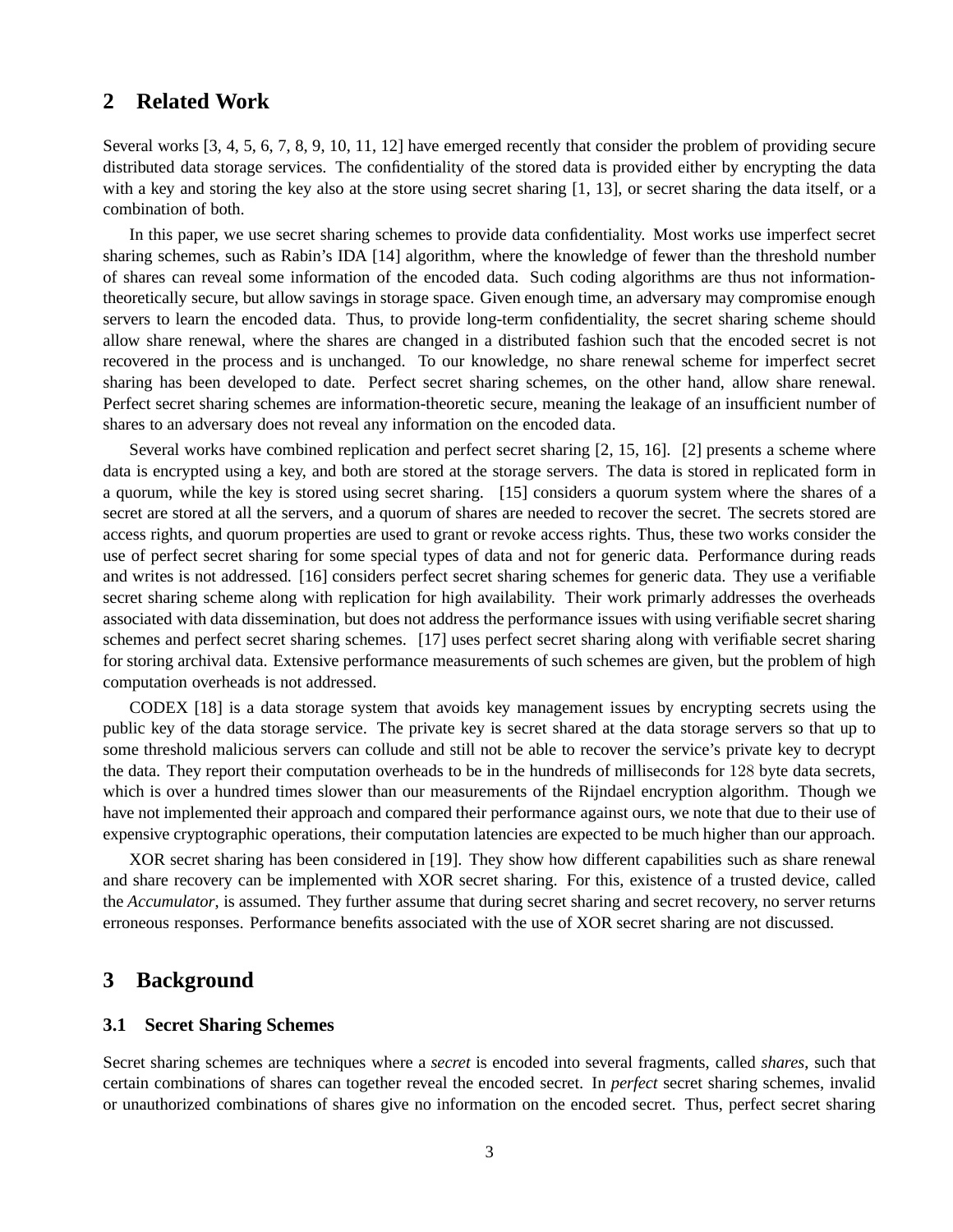schemes are information-theoretic secure. Perfect secret sharing schemes also allow share renewal, which is the process of distributively changing the shares such that the encoded secret is the same. Share renewal must be done often to provide strong data confidentiality.

In perfect *threshold* secret sharing schemes, a secret is encoded into q shares such that any k out of the q shares can be used to recover the encoded secret, while any  $(k - 1)$  shares give no information on the encoded secret. Such schemes are also called  $(k, q)$ -threshold schemes. Shamir's scheme [1] is an example of a  $(k, q)$ -threshold perfect secret sharing scheme, where  $k \leq q$ .

In the next subsection, we describe Ito, Saito, and Nishizeki's share assignment scheme [20], which realizes any access structure using a  $(q, q)$ -threshold secret sharing scheme.

### **3.2 Ito, Saito, and Nishizeki's Share Assignment Scheme**

We describe Ito, Saito, and Nishizeki's share assignment scheme [20] for a threshold access structure. Consider a set of r participants  $\{P_1, P_2, ..., P_r\}$  such that any  $(m+1)$  participants can pool their shares to recover the encoded secret. For a secret sharing scheme realizing this access structure, first list the set  $B$  consisting of all possible combinations of m participants. Thus,  $B = \{B_1, B_2, ..., B_q\}$ , where  $q = {r \choose m}$  $\binom{r}{m}$ .

Next, encode the secret using a  $(q, q)$ -threshold secret sharing scheme, where  $q = \binom{r}{m}$  $\binom{r}{m}$ . Let the shares thus generated be denoted by  $s = \{s_1, s_2, ..., s_q\}$ , where  $q = \binom{r}{r}$  $\binom{r}{m}$ . The set of shares assigned to participant  $P_i$  is given by the function  $g(i) = \{s_j, P_i \notin B_j, 1 \leq j \leq q\}$ . Thus, each participant receives  $\binom{r-1}{m}$  shares, and each share is stored at  $(r - m)$  participants.

For example, consider a set of four participants such that at least three participants must pool their shares to find the encoded secret. Then  $r = 4$ ,  $m = 2$ , and the set  $B = \{(P_1, P_2), (P_1, P_3), (P_1, P_4), (P_2, P_3),$  $(P_2, P_4), (P_3, P_4)$ . Next, generate 6 shares of the secret such that all six of them are needed to decode the secret. Denote the six shares by  $\{s_1, s_2, s_3, s_4, s_5, s_6\}.$ 

From the share assignment function  $q$ ,

Participant  $P_1$  gets shares  $(s_4, s_5, s_6)$ , Participant  $P_2$  gets shares  $(s_2, s_3, s_6)$ , Participant  $P_3$  gets shares  $(s_1, s_3, s_5)$ , Participant  $P_4$  gets shares  $(s_1, s_2, s_4)$ .

Thus, any two participants can pool their shares to find out only five of the six shares. Without the knowledge of the sixth share, the encoded secret cannot be found out. Any three participants can pool their shares to find out all six shares needed to recover the encoded secret.

## **4 Computation Overhead of Perfect Secret Sharing Schemes**

In this section, we show the high computation overhead of some well known secret sharing schemes, which is the main reason why such schemes are not widely used in secure and fault tolerant distributed data storage systems. We contrast the computation overheads with that of the Rijndael (AES) symmetric-key encryption algorithm to illustrate this point. We then show that XOR secret sharing combined with replication-and-voting mechanisms has a computational overhead similar to that of Rijndael. All performance measurements reported in this paper were done on an Intel Pentium4 3GHz processor with 256 MB RAM running Linux 2.6.9. The MIRACL [21] library was used to implement the cryptographic algorithms.

Shamir's scheme [1] is an example of a  $(k, q)$ -threshold perfect secret sharing scheme, where  $k \leq q$ . Table 1 lists the time taken to compute shares (sharing), and the time taken to compute the secret given enough shares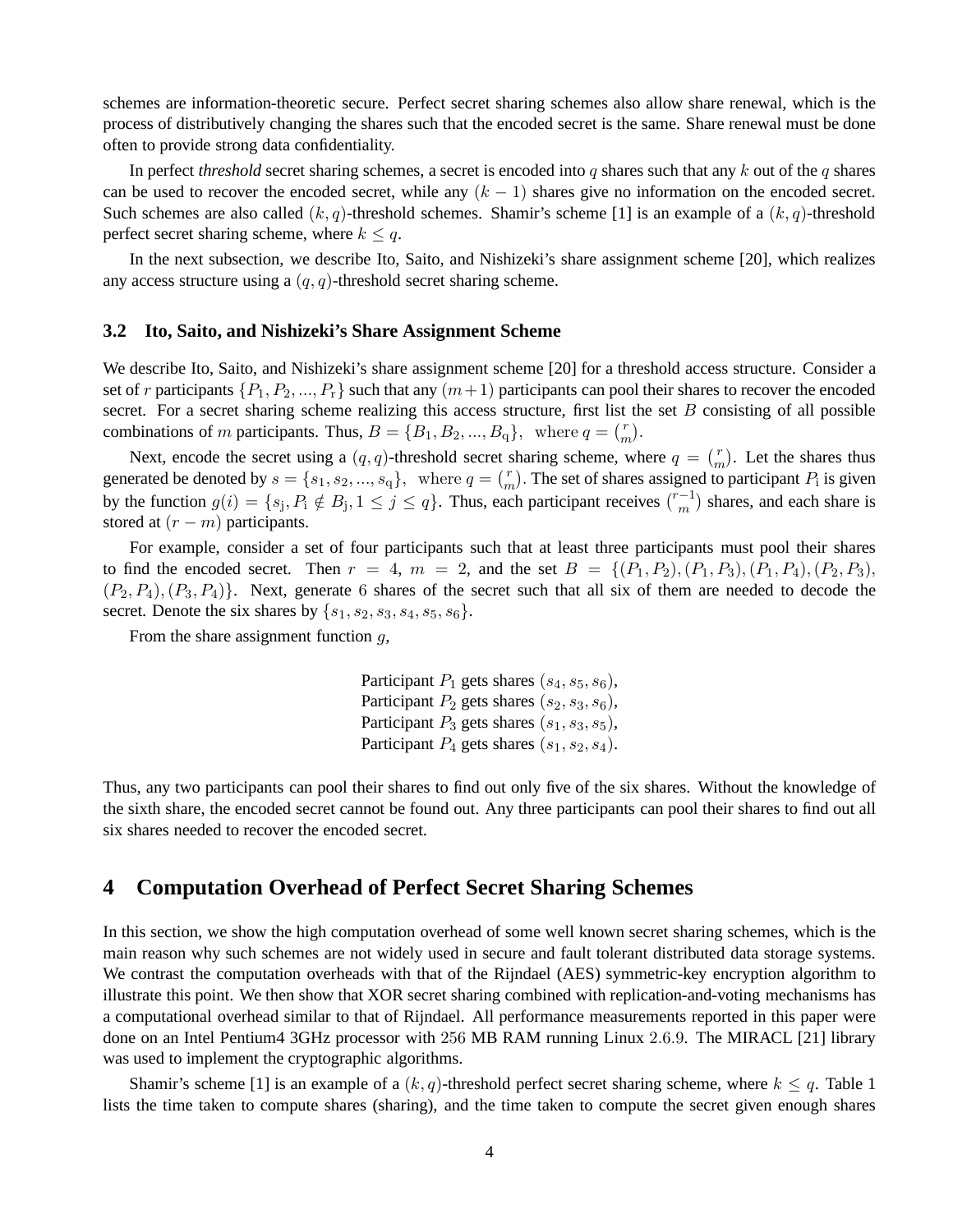| Prime     |                    | $(k,q) = (3,5)$ | $(k,q) = (6,10)$ |          |
|-----------|--------------------|-----------------|------------------|----------|
| Length    | Sharing            | Recovery        | Sharing          | Recovery |
| 160 bits  | 4.956 ms           | $826 \mu s$     | 14.87 ms         | 1.446 ms |
| 512 bits  | 6.192 ms           | $1.290$ ms      | $20.00$ ms       | 2.064 ms |
| 1024 bits | $10.53 \text{ ms}$ | 2.145 ms        | 34.65 ms         | 3.575 ms |

**Table 1: Computation time during secret sharing and secret recovery for an 8 KB block of data using Shamir's secret sharing scheme**

(recovery), for an 8 KB block of data using Shamir's scheme, for a selection of  $(k, q)$  values. Secret sharing and recovery are done during writes and reads, respectively, and their overheads are therefore important. For Shamir's scheme, since the computations are done modulo a prime  $p$ , the size of this modulus is also a factor in the throughput measurements.

Shamir's scheme alone cannot be used to detect incorrect shares returned by malicious servers during reads. One method of detecting incorrect shares returned by malicious servers is distributed fingerprints [22], where the hash of the shares are stored as a hash vector at all servers. However, share renewal cannot be used with this approach because it is not possible to update the hash vector during a distributed renewal of the shares. Another technique to safeguard against malicious servers is verifiable secret sharing. In such schemes, some common data for all the shares is computed and stored at all the servers. During reads, the correct common data is first determined, and then each share is checked against this common data to detect incorrect shares. With verifiable secret sharing schemes, it is possible to perform a distributed share renewal of the shares and the additional data required for verifiability. A widely used method for verifiable secret sharing is Feldman's scheme [23]. Table 2 gives the computation times during secret sharing and secret recovery of an 8 KB block of data when Feldman's scheme is used with Shamir's scheme.

| Prime     |          | $(k,q) = (3,5)$ | $(k,q) = (6,10)$ |          |
|-----------|----------|-----------------|------------------|----------|
| Length    | Sharing  | Recovery        | Sharing          | Recovery |
| 160 bits  | 2.461 s  | 2.616 s         | 4.956 s          | 7.228 s  |
| 512 bits  | 1.037 s  | 1.097 s         | 2.090 s          | 2.795 s  |
| 1024 bits | $728$ ms | 747.5 ms        | $1.464$ s        | 1.809 s  |

## **Table 2: Computation times for verifiable secret sharing and verifiable secret recovery for an 8 KB block of data using a combination of Shamir's and Feldman's secret sharing schemes. Computations in Feldman's scheme were implemented modulo a prime of length 1025 bits.**

For comparison purposes, the throughputs of the AES Rijndael symmetric-key encryption algorithm are given in Table 3. The implementation of Rijndael in the MIRACL library [21] was used for the measurements.

| Key length | Encryption    | Decryption  |
|------------|---------------|-------------|
| 16 bytes   | $205 \ \mu s$ | $205 \mu s$ |
| 24 bytes   | $230 \mu s$   | 241 $\mu$ s |
| 32 bytes   | $282 \mu s$   | $271 \mu s$ |

**Table 3: Time taken to encrypt and decrypt an 8 KB block of data using the Rijndael (AES) encryption scheme in CBC mode.**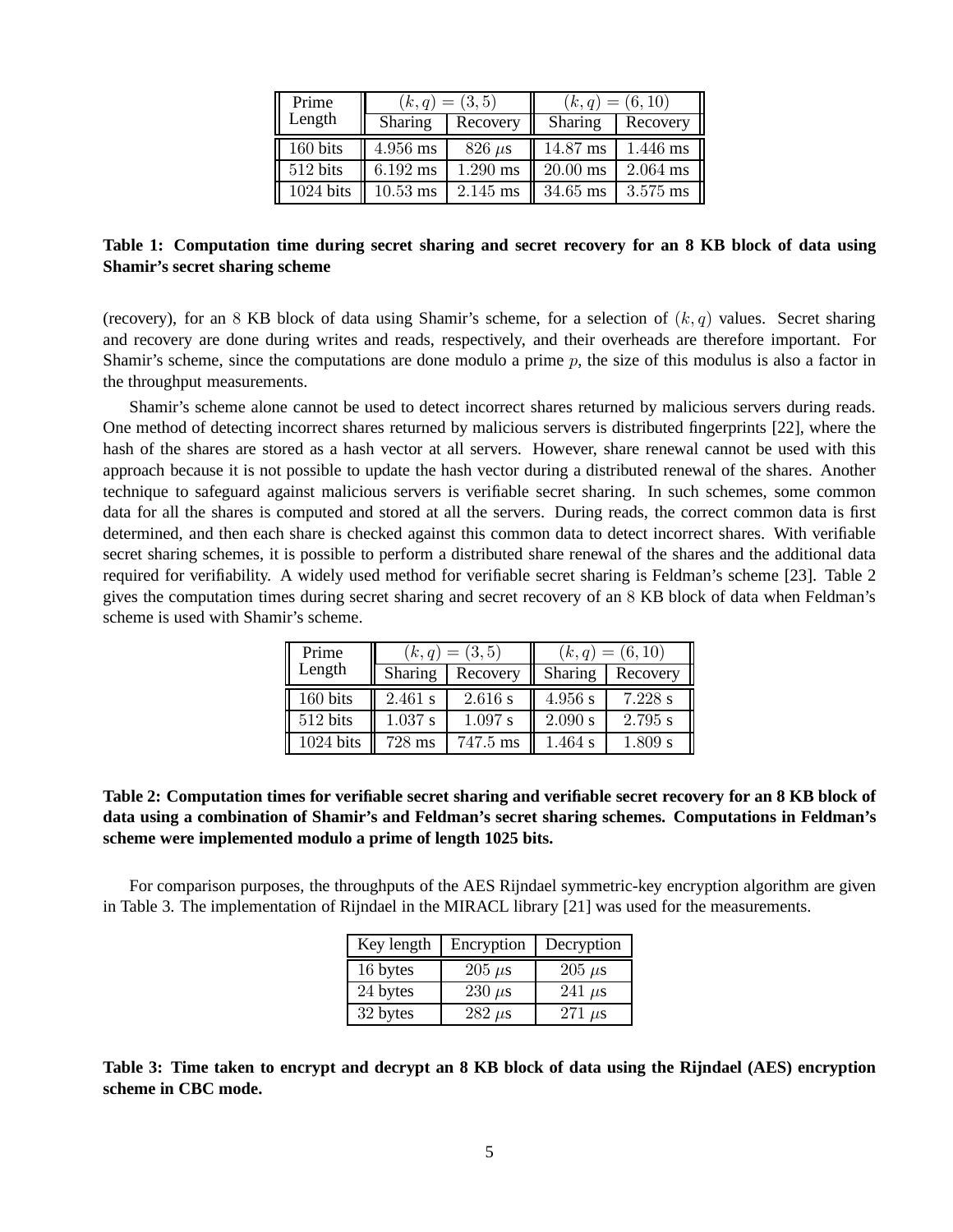From Tables 1–3, it is clear that the computation times of Shamir's scheme and Feldman's scheme are far higher than those of symmetric-key encryption and, in fact, this performance is well below what is acceptable for modern data storage systems. The secret recovery computation time of verifiable secret sharing schemes are at least 3000 times slower than the Rijndael decryption times. The above analyses also indicate, in part, why perfect secret sharing techniques have not been adopted for generic data to date. However, as mentioned previously, perfect secret sharing has several benefits as compared to encryption-based techniques: it provides information-theoretic secrecy, the shares can be renewed for strong data confidentiality, and there are no cryptographic keys to be secured and managed. To reduce the computation overheads incurred during perfect secret sharing, we employ the following two mechanisms:

**Mechanism 1: Use a**  $(q, q)$  **perfect secret sharing scheme:** When  $k = q$ , i.e., all the shares are needed to recover the secret, then a simple bit-wise XOR secret sharing can be used. If each data bit is thought of as a separate secret, then each share is a single bit and XOR of the q shares (or q bits) gives the encoded secret bit. In practice, XOR secret sharing can be implemented with word-wide operations for efficiency. Table 4 lists the computation times during secret sharing and secret recovery for a selection of  $(q, q)$  values for XOR secret sharing. Note that XOR secret sharing is also a perfect secret sharing scheme. The only constraint compared to the general  $(k, q)$ -threshold scheme with  $k < q$  is that all q shares must be recovered to reconstruct the secret. Compared with the computation

| (q,q)    | Secret sharing | Secret recovery |
|----------|----------------|-----------------|
| (5, 5)   | $333 \mu s$    | $35 \mu s$      |
| (10, 10) | $732 \mu s$    | $60 \mu s$      |
| (20, 20) | $1.494$ ms     | 140 $\mu$ s     |

### **Table 4: Computation times for secret sharing and secret recovery of an 8 KB block using the XOR secret sharing scheme**

times using Shamir's scheme (Table 1), the computation times using XOR secret sharing are much lower.

**Mechanism 2: Use replication-and-voting to determine incorrect shares during reads:** To detect incorrect shares that may be returned by malicious servers during reads, we propose that each share is replicated at enough servers such that if at least a threshold of servers return the same share during a read, then that share is correct and can be used for the secret recovery computation. This is the traditional technique used for managing replicated data, which we apply for each share. If the number of malicious servers is denoted by b, then for each share at least  $(2b+1)$  responses must be received. The value returned by at least  $(b+1)$  servers is the correct value of the share being read.

| b              | <b>Computation Time</b> |
|----------------|-------------------------|
|                | 13.75 $\mu$ s           |
| $\overline{2}$ | $25 \ \mu s$            |
| 3              | $40 \mu s$              |
|                | $50 \ \mu s$            |
| 5              | $65 \ \mu s$            |

## **Table 5: Computation times for voting out of 2b+1 responses to determine a share of size 8 KB. b is the maximum number of malicious servers that can return incorrect values for the requested share. Measurements reflect the best case where there are no incorrect responses.**

Table 5 gives the computation times for determining each share from  $(2b+1)$  responses, where b is the number of possibly malicious servers. Note that the numbers are given for each share. Hence, the computation time during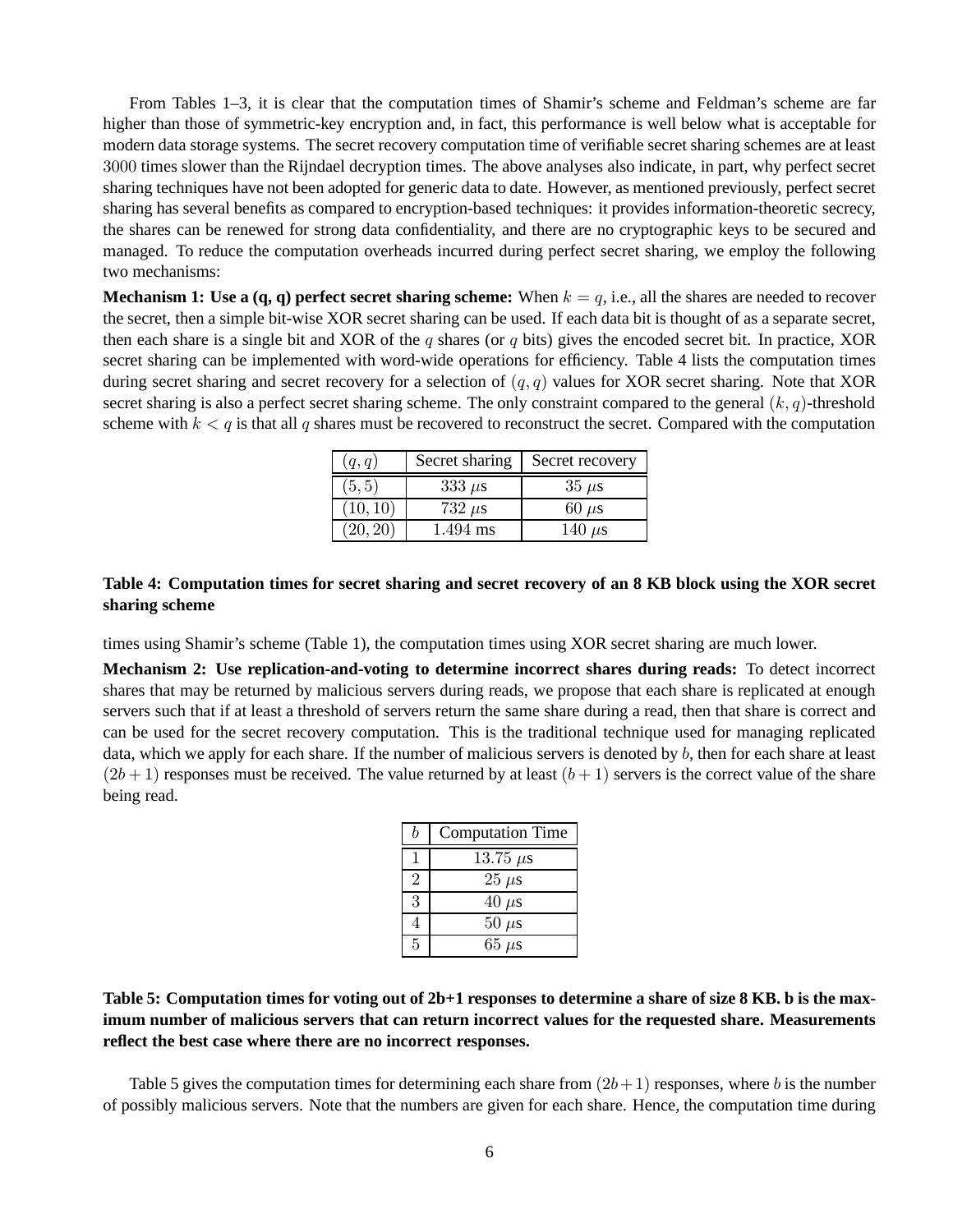secret recovery must now include the product of the time taken to determine each share from  $(2b + 1)$  responses and the number of shares. The secret sharing computation time will remain unchanged as no additional shares are generated. The secret sharing and recovery computation times for XOR secret sharing along with voting for  $b = 3$ are shown in Table 6. Compared with the computation times of verifiable secret sharing schemes (Table 2), the

| (q,q)    | Secret sharing | Secret recovery |
|----------|----------------|-----------------|
| (5, 5)   | $333 \mu s$    | $235 \mu s$     |
| (10, 10) | $732 \mu s$    | $460 \mu s$     |
| (20, 20) | 1.494 ms       | $940 \mu s$     |

## **Table 6: Computation times for secret sharing and secret recovery of an 8 KB block using the XOR se**cret sharing scheme along with voting to determine incorrect shares that may be returned by up to  $b = 3$ **malicious servers during reads.**

computation times of XOR secret sharing with voting are much lower, and are in the same order of magnitude as those of the Rijndael encryption algorithm (Table 3).

Summarizing, perfect secret sharing schemes can be used for fault-tolerant and secure distributed data storage by combining them with verifiable secret sharing techniques. Using the computation latency of the Rijndael encryption algorithm as the benchmark, we have shown that well known verifiable secret sharing techniques such as the combination of Feldman's scheme with Shamir's scheme are too slow to be used for large volumes of data. Verifiable secret sharing techniques can be avoided by using replication-and-voting mechanisms. This, along with the use of XOR secret sharing, drastically lowers the computation times, making them comparable to the Rijndael encryption algorithm execution times. In the rest of the paper, we describe in detail how XOR secret sharing with replication-and-voting mechanisms can be combined, and the benefits of this approach.

# **5 Fault and Adversary Model**

Since our data storage service must offer availability, integrity, and confidentiality guarantees for the stored data, we identify the following three types of server faults:

- **Crash:** A server is said to be *crashed* if it stops performing all computations and neither sends nor receives messages on the network.
- **Byzantine:** A Byzantine-faulty server can deviate arbitrarily from its specified protocol. A Byzantine faulty server can also reveal the shares stored locally and its internal state to an adversary.
- **Leakage-only:** A server is said to exhibit a leakage-only fault if it can reveal its shares and state to an adversary, but executes its specified protocol faithfully.

Crash and Byzantine faults are primarily related to process behavior, and hence used widely in fault tolerant distributed algorithms. Works in computer security instead view faults as due to an adversary, and classify the adversary's intent. A *passive* adversary compromises servers only to learn the locally stored data or the servers' states. An *active* adversary, on the other hand, takes full control of a compromised server. An active adversary can learn the compromised server's data and its state, and can also force the compromised server to behave maliciously. The proposed fault model merges these two traditional fault models. Crash faults are primarily for fault tolerance. Byzantine faults take into account compromises due to an active adversary. The leakage-only faults are due to a passive adversary. A faulty server's behavior can belong to only one of the three fault types. In particular, a server cannot simultaneously crash and be leakage-only faulty.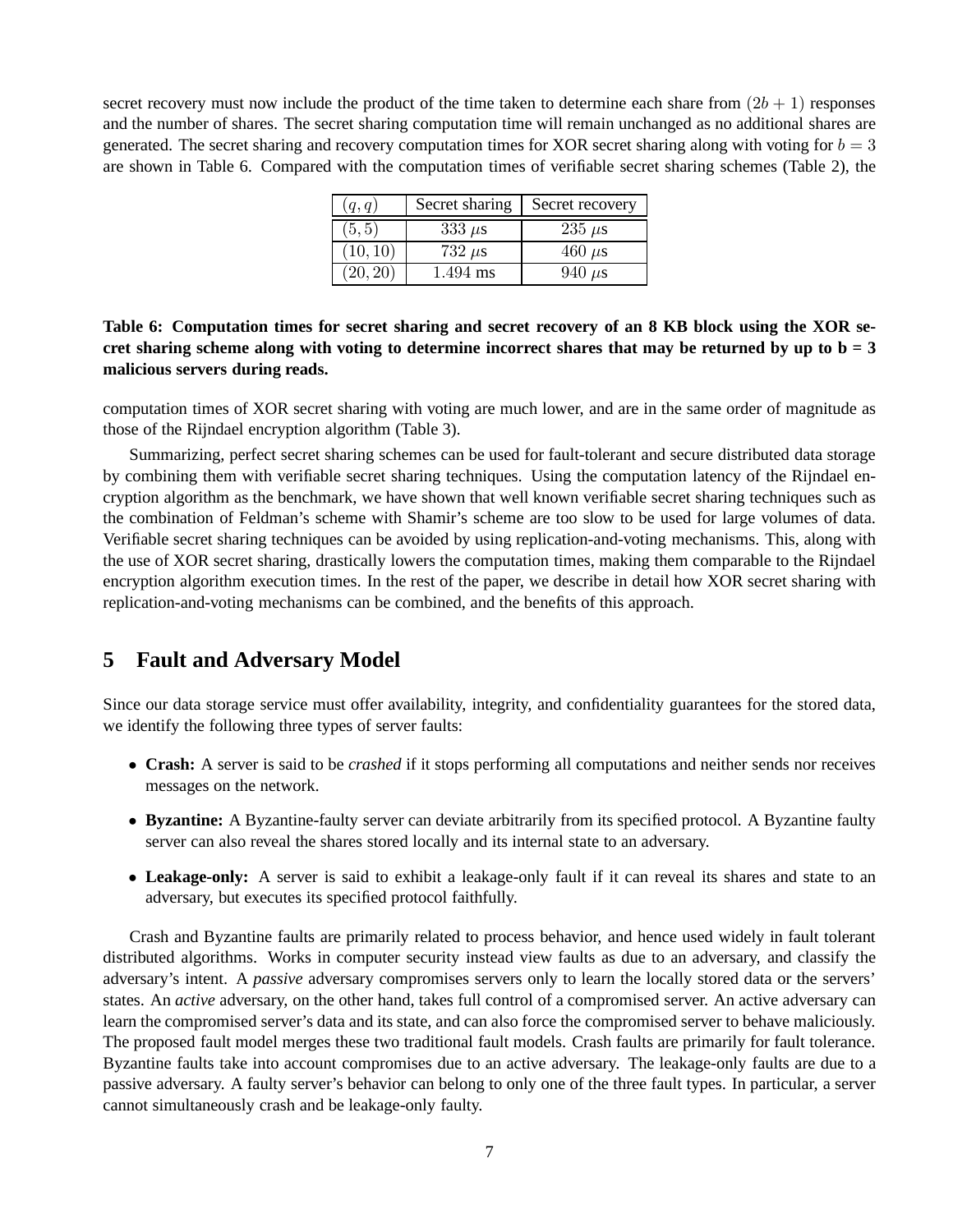The reason for including a leakage-only fault (or the reason for including passive and active adversary models) is because an adversary may be interested in learning the stored data and avoid generating suspicious activity that might allow the security breach to be detected. Byzantine-fault tolerant algorithms are usually costly, and so it should be desirable to treat this fault separately from the leakage-only fault. For example, in the context of the proposed framework, the secret sharing scheme could be designed such that a substantial number of shares are needed to recover the encoded data, but the Byzantine-fault tolerant read and write protocols could use a small Byzantine fault threshold to reduce overheads.

The proposed fault model is also useful in analyzing works in computer security. Works in computer security almost always do not consider crash faults, thereby overlooking some fault tolerance properties provided naturally by many algorithms. For example, in a  $(k, q)$  access structure where k out of q servers must be queried to obtain a threshold shares for secret recovery, up to  $(q - k)$  servers can crash, and up to  $(k - 1)$  servers can be leakageonly faulty. The crash fault tolerance is usually overlooked when specifying the confidentiality aspects of the access structure. To achieve Byzantine fault tolerance amongst the same  $q$  servers, the crash and leakage-only fault tolerances will in general have to be lowered. In storage systems where data is encrypted and then replicated at multiple sites, all the sites can be leakage-only faulty, as the confidentiality of the encrypted data rests on the secure maintenance of the decryption key, which could be stored elsewhere. The proposed fault model can thus be used as a common ground for reasoning about works in fault tolerance and security, and in recognizing the fault tolerance and security properties of works exclusively in either of these two areas.

We use the threshold fault model for each of the three types of faults. We assume that not more than  $c$  servers can crash, not more than b servers can be Byzantine-faulty, and not more than  $l$  servers can exhibit leakage-only faults.

## **6 Combining Secret Sharing and Replication: The GridSharing Framework**

Our approach for a fault tolerant and secure data storage service is to use perfect threshold secret sharing for data confidentiality, and to use replication-based mechanisms to manage each share for crash and Byzantine fault tolerance. This section describes the architectural framework, called *GridSharing*, that combines these two principles.

The *GridSharing* framework consists of N servers, where not more than c servers can crash, not more than b servers can be Byzantine faulty, and not more than  $l$  servers can exhibit leakage-only faults. The  $N$  servers are arranged in the form of a logical rectangular grid with r rows and  $\frac{N}{r}$  columns, where for simplicity it is assumed that  $N$  is a multiple of  $r$ . The arrangement is depicted in Figure 1.

Servers in the same row store replicas of the same shares. Thus, tolerance to crash and Byzantine failures is achieved. Data confidentiality is achieved using secret sharing. The secret sharing is done across rows. Thus, as per the terminology used in Section 3.2, the  $r$  rows are the  $r$  participants amongst which shares are distributed. Since up to  $l$  servers can be leakage-only faulty (reveal their shares to an adversary) and up to  $b$  Byzantine-faulty servers can also do the same, shares from up to  $(l + b)$  rows can be disclosed to an adversary. From Section 3.2, an  $\left(\binom{r}{l+1}\right)$  $\binom{r}{l+b}$ ,  $\binom{r}{l+b}$  $\binom{r}{l+b}$  -threshold perfect secret sharing scheme can be used to tolerate  $(l+b)$  faulty servers in r rows.

Figure 1 gives an example where  $N = 20$  servers are arranged in a rectangular grid with  $r = 4$  rows. If it is necessary to tolerate  $b = 1$  Byzantine fault and  $l = 1$  leakage-only fault, then a  $\begin{pmatrix} 4 \\ 2 \end{pmatrix}$  $\binom{4}{2}, \binom{4}{2}$  $\binom{4}{2}$  = (6,6) XOR secret sharing scheme will have to be used. Assume a secret file S is encoded into six file shares  $(s_1, s_2, s_3, s_4, s_5, s_6)$ such that  $S = s_1 \oplus s_2 \oplus s_3 \oplus s_4 \oplus s_5 \oplus s_6$ . That is, each bit in the file S is the XOR of the corresponding bits in the files  $s_1, s_2, s_3, s_4, s_5, s_6$ . Then according to the share assignment function g given in Section 3.2,

> Servers in row 1 gets shares  $(s_4, s_5, s_6)$ , Servers in row 2 gets shares  $(s_2, s_3, s_6)$ , Servers in row 3 gets shares  $(s_1, s_3, s_5)$ ,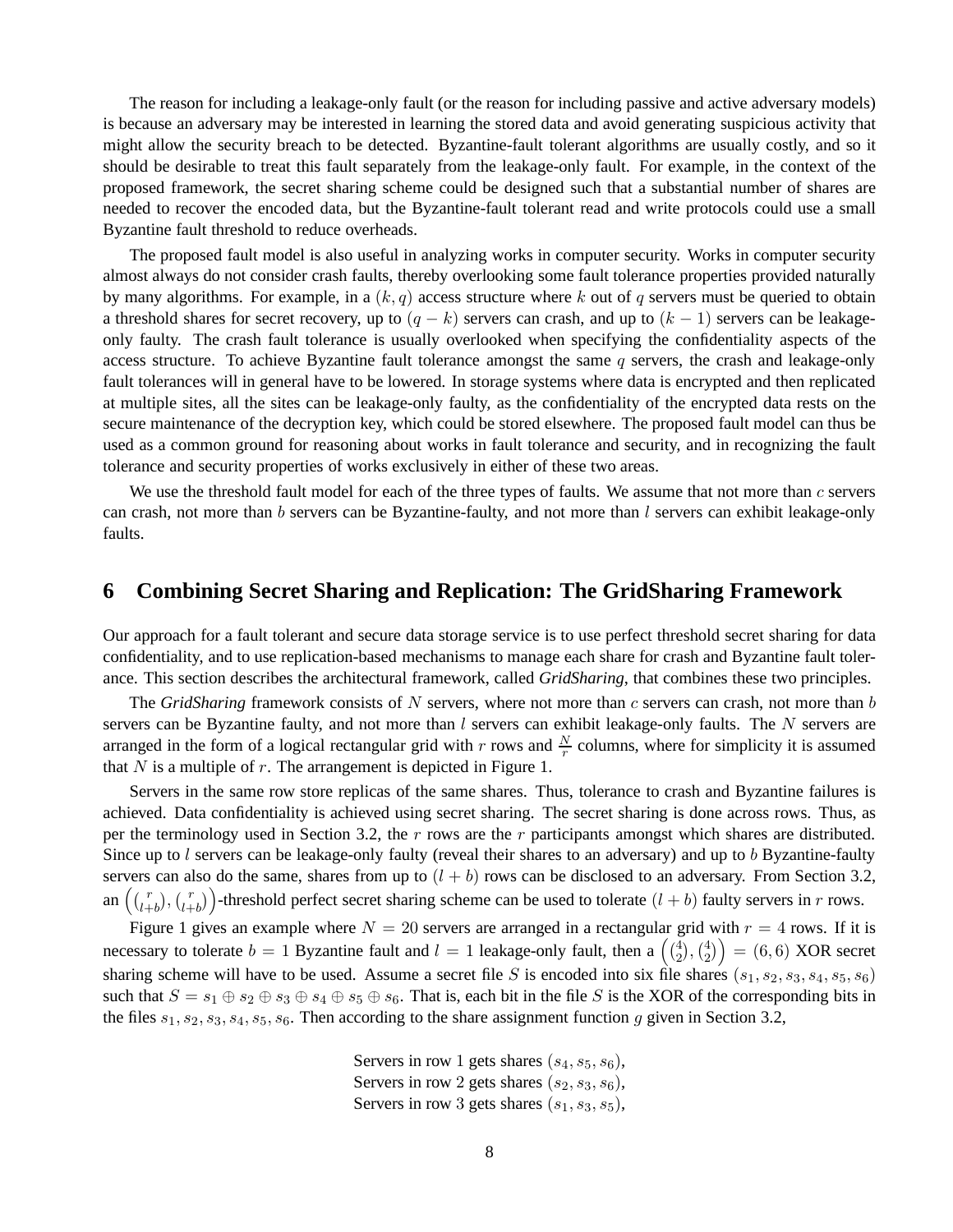

**Figure 1: The** *GridSharing* **framework: N servers are arranged in a logical grid having r rows. The secret** sharing is done across rows, and shares are replicated along rows. The figure shows the setup for  $N = 20$ servers, leakage-only fault threshold  $l = 1$ , Byzantine fault threshold  $b = 1$ , and crash fault threshold  $c = 6$ . **Note that each server holds 3 shares.**

Servers in row 4 gets shares  $(s_1, s_2, s_4)$ .

Note that shares are replicated along rows. The replication is done to achieve Byzantine and crash fault tolerance. When files are read and written, the shares are read and written using replication-based protocols. For the purposes of this analysis, we assume the following simple replication protocol. To write a secret file  $S$ , the user generates  $r_{l+b}$  files (shares) such that their bitwise-XOR gives the secret file S. For a given grid configuration, the share assignment for each server is given by the share assignment function  $q$  and the fact that servers in the same row store the same shares. The user writes to each server its assigned shares. Thus, in the example depicted in Figure 1, the user will write to each server in row 1 the shares  $(s_4, s_5, s_6)$ , to each server in row 2 the shares  $(s_2, s_3, s_6)$ , and so on.

When file S is to be read at a later time, the same user or a different user will need to only contact some set of servers to read all the shares. Consider how share  $s_4$  is read in our example. The share  $s_4$  is stored at rows 1 and 4, and since each row has five servers, the share  $s_4$  is stored at ten servers. The user needs to contact only  $(2b+1)$ of these servers to determine share  $s_4$ , since only a maximum of b servers can be Byzantine faulty. The share  $s_4$ returned by at least  $(b+1)$  servers should have been returned by at least one server that is not Byzantine-faulty, and therefore should be correct. The user must obtain at least  $(2b+1)$  responses to determine share  $s_4$ , but up to  $(c+b)$ servers can fail to return any response. Assuming clients connect to the servers over an asynchronous network so that they are unable to detect server failures, each share must be written to at least  $((2b+1)+(c+b)) = (3b+c+1)$ servers for reads to be successful in the presence of  $b$  Byzantine failures and  $c$  crash failures in the system.

Thus, each share must be stored on at least  $(3b + c + 1)$  servers. Note that the given description for writes and reads is only an approach for a possible replication-based protocol to manage the shares. We have overlooked the need for the use of timestamps which are common to all the shares. All the shares must be written as part of a single write operation. The approach described is just sufficient to derive a lower bound on the number of servers required to store each share. This lower bound will change based on the assumptions on the system model and the kind of read-write semantics to be realized. The minimum number of servers needed to maintain each share is the only point in the design of the framework that is dependent on the choice of the replication protocol and its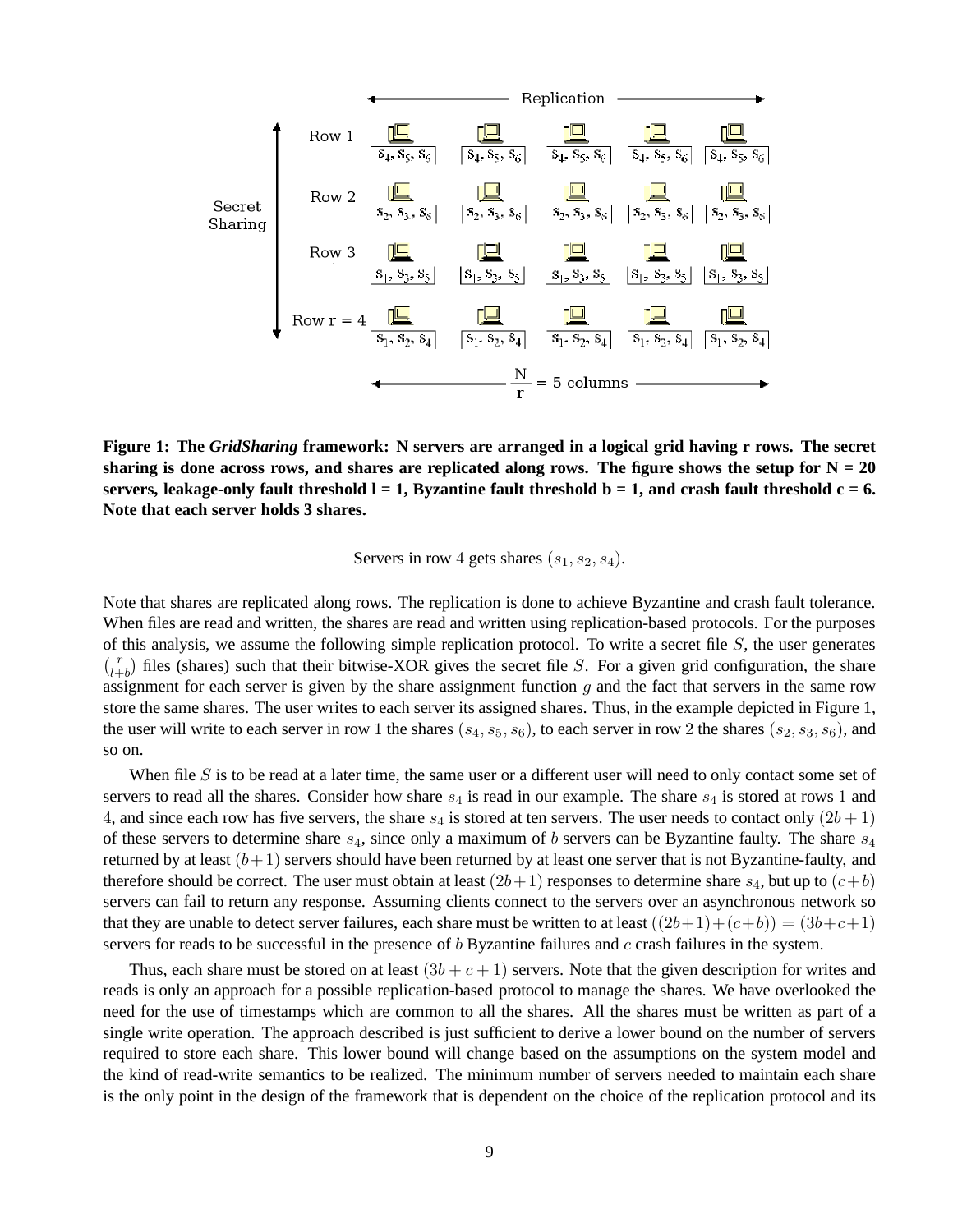underlying assumptions.

In the proposed framework, each share is assigned to  $(r - (l + b))$  rows, and each row has  $\frac{N}{r}$  servers. Thus, each share is stored at  $(r - (l + b))\frac{N}{r}$  servers, and this must be at least  $(3b + c + 1)$ . Thus,

$$
(r - (l + b))\frac{N}{r} \ge 3b + c + 1\tag{1}
$$

which gives

$$
r \ge \frac{N(l+b)}{N-(3b+c+1)}
$$
\n<sup>(2)</sup>

Inequality 2 gives the smallest number of rows possible for the framework. Thus,  $r$  can vary in the range  $\left[\frac{N(l+b)}{N-(3b+t+1)}, N\right]$ . Also, r must be greater than  $(l+b)$ , otherwise a Byzantine fault or a leakage-only fault in each row will give the adversary all the shares to recover the encoded data. From Inequality 2, it is obvious that the lower bound on r is greater than  $(l + b)$ .

For a given l, b, c, and r, Inequality 1 can be rewritten as

$$
N \ge \frac{3b + c + 1}{1 - \frac{l + b}{r}}\tag{3}
$$

to give a lower bound on the number of servers N required. The lower bound is minimized for a given  $l, b$ , and  $c$ when r is at its maximum value, which is N. Substituting  $r = N$  in Inequality 3 gives the following requirement for N for tolerating l leakage-only faults, b Byzantine faults, and  $c$  crash faults:

$$
N \ge 4b + l + c + 1\tag{4}
$$

Thus, as the number of rows r is increased from  $(l + b + 1)$  to  $(4b + l + c + 1)$ , the minimum number of servers required will decrease. When  $r = (4b + l + c + 1)$ , the smallest number of servers needed to tolerate b Byzantine, c crash, and l leakage-only faults will be reached. For  $r > (4b + l + c + 1)$ , there will be only one column, the number of servers N will be the same as the number of rows r, and N will increase with r.

## **7 Performance Analysis of GridSharing**

### **7.1 Performance Metrics**

This section defines some performance metrics, whose relation with the fault tolerance and security properties  $l, b$ , and  $c$ , and the number of rows  $r$ , will be described in this section.

- **min(N)**: is the minimum number of servers required for a given  $l$ ,  $b$ ,  $c$ , and  $r$ . This is given by the smallest N satisfying Inequality 3, with N being a multiple of  $r$ .
- #**Shares**: The total number of shares generated per data block (or secret). For the proposed framework,  $\overset{\shortparallel}{\#}$ Shares =  $\binom{r}{l+1}$  $_{l+b}^{r}$ ).
- **Storage Blowup Per Server**: is defined as the ratio of the amount of storage space taken at each server to the size of the data encoded. For the proposed framework, the storage blowup factor is  $\int_{l+h}^{-1}$  $\binom{r-1}{l+b}$ . Since we use the XOR secret sharing scheme, the size of a share is the same as the size of the secret.
- **Secret Sharing and Secret Recovery Computation Times**: The secret sharing computation time is the time taken to generate (#Shares) shares of an 8 KB block of data. The secret recovery computation time is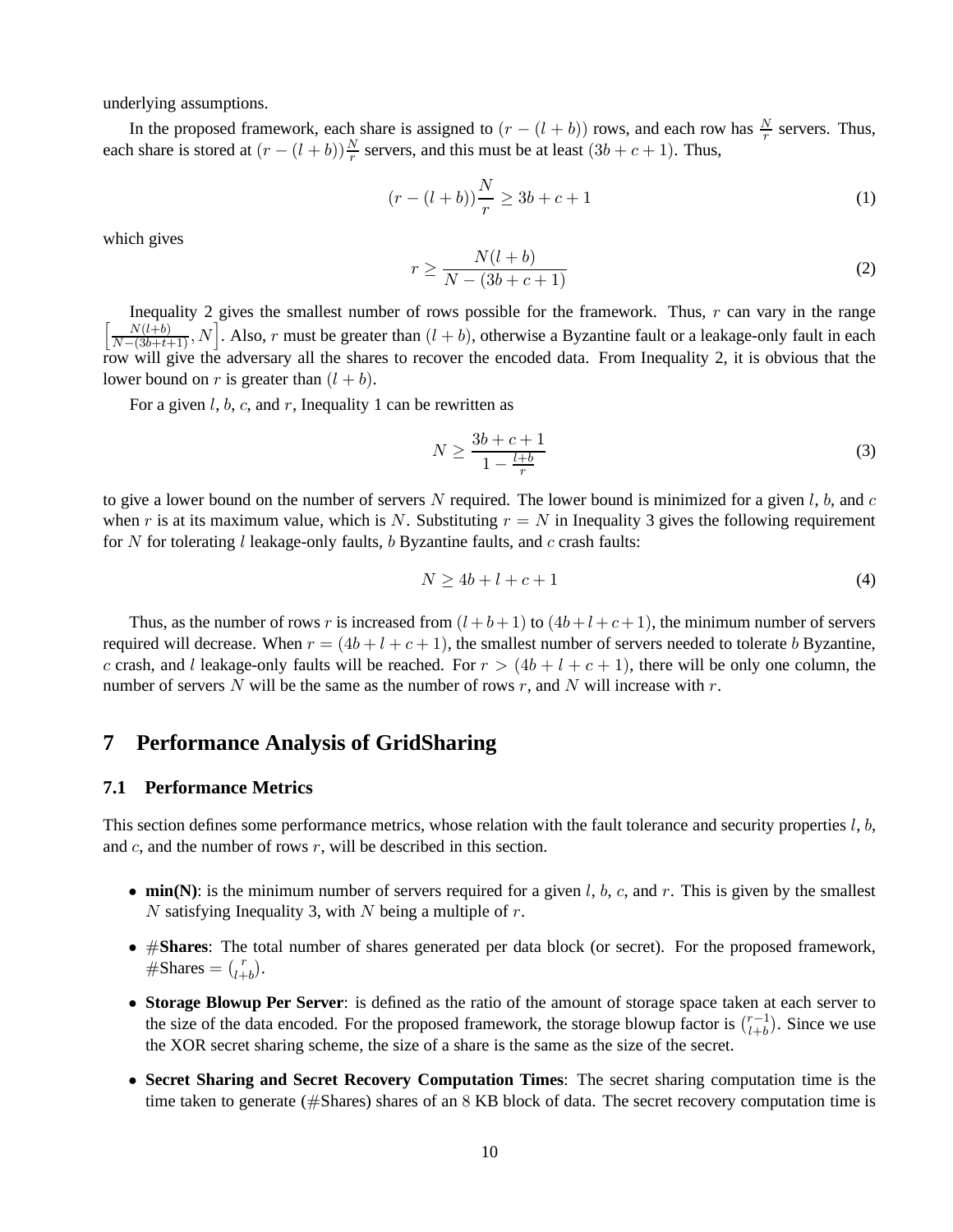the sum of two components. The first component is the time taken to determine the correct (#Shares) shares from  $(2b + 1)$  responses for each share, where b is the Byzantine fault tolerance threshold. We assume the best case where there are no incorrect servers when evaluating this component. The second component is the time taken to compute the data block once the correct (#Shares) shares have been determined. The size of the data block and each share are 8 KB. The measurements were taken on a Pentium4 3GHz computer with 256 MB RAM running Linux 2.6.9. All measurements were performed in memory and involved no disk and network I/O.

### **7.2 Effect of Grid Dimension on Performance Metrics**

For given security and fault tolerance thresholds  $l, b$ , and  $c$ , the performance metrics can be traded off against each other by varying the number of rows  $r$  in the framework. The secret sharing and recovery computation times are dependent on #Shares, which is dependent on r and  $(l + b)$ . The smaller the number of rows r, the fewer the number of shares (#Shares), and the lower are the computation times during secret sharing and secret recovery. But if r is increased from  $(l+b+1)$  to  $(4b+l+c+1)$ , from Inequality 3, the minimum number of servers required will decrease. Thus, the number of rows affects  $\min(N)$  and the secret sharing and recovery computation times in opposing ways. For  $l = 2$ ,  $b = 2$ , and  $c = 2$ , the tradeoff space is given in Table 7.

| r | min(N) | $#$ Shares | <b>Storage Blowup</b> | <b>Computation Time</b> |                        |  |
|---|--------|------------|-----------------------|-------------------------|------------------------|--|
|   |        |            | Per Server            | <b>Secret Sharing</b>   | <b>Secret Recovery</b> |  |
| 5 | 45     | 5          |                       | $333 \mu s$             | $165 \ \mu s$          |  |
| 6 | 30     | 15         | 5                     | $1.103$ ms              | 490 $\mu$ s            |  |
| 7 | 21     | 35         | 15                    | 2.668 ms                | $1.150$ ms             |  |
| 8 | 24     | 70         | 35                    | 5.480 ms                | $3.020$ ms             |  |
| 9 | 18     | 126        | 70                    | $10.31$ ms              | $6.276$ ms             |  |

**Table 7: Effect of increasing number of rows r on performance metrics when leakage-only fault threshold l**  $= 2$ , Byzantine fault threshold  $b = 2$ , and crash fault threshold  $c = 2$ 

Table 7 shows that increasing the number of rows from  $(l + b + 1)$  reduces the minimum number of servers required for that configuration while increasing the number of shares, #Shares, needed to store each secret. The storage capacity required at each server thus increases with r. Increasing  $#$ Shares will also increase the computation overheads at the users during the secret sharing and secret recovery processes. The practical range of r is thus limited by the storage blowup and the computation overheads.

When there are five rows in the framework, each row gets a distinct share. The number of shares (#Shares) generated is minimum, and the computation times are small. But 45 servers are required for this configuration. By having 7 rows in the framework, the minimum number of servers required is lowered by more than half to 21 servers. For given fault tolerance and security thresholds, having fewer servers implies that a higher percentage of faulty servers is tolerated. Having fewer servers will also increase the manageability of the system. On the other hand, the storage blowup at each server increases by a factor of 15. Since storage cost is cheap, this is a worthwhile tradeoff. The computation times are also at acceptable values when  $r = 7$ . Thus, the choice of the number of rows in the framework can be used to arrive at a suitable tradeoff point between the number of servers required, and the storage blowup and the secret sharing and recovery computation overheads.

### **7.3 Relation between Fault Tolerance and Security with Performance Given N Servers**

In this section, we assume that 35 data storage servers are available, and investigate the relation between the fault tolerance and security thresholds  $l, b$ , and  $c$  and the performance metrics. We consider three cases. In each case,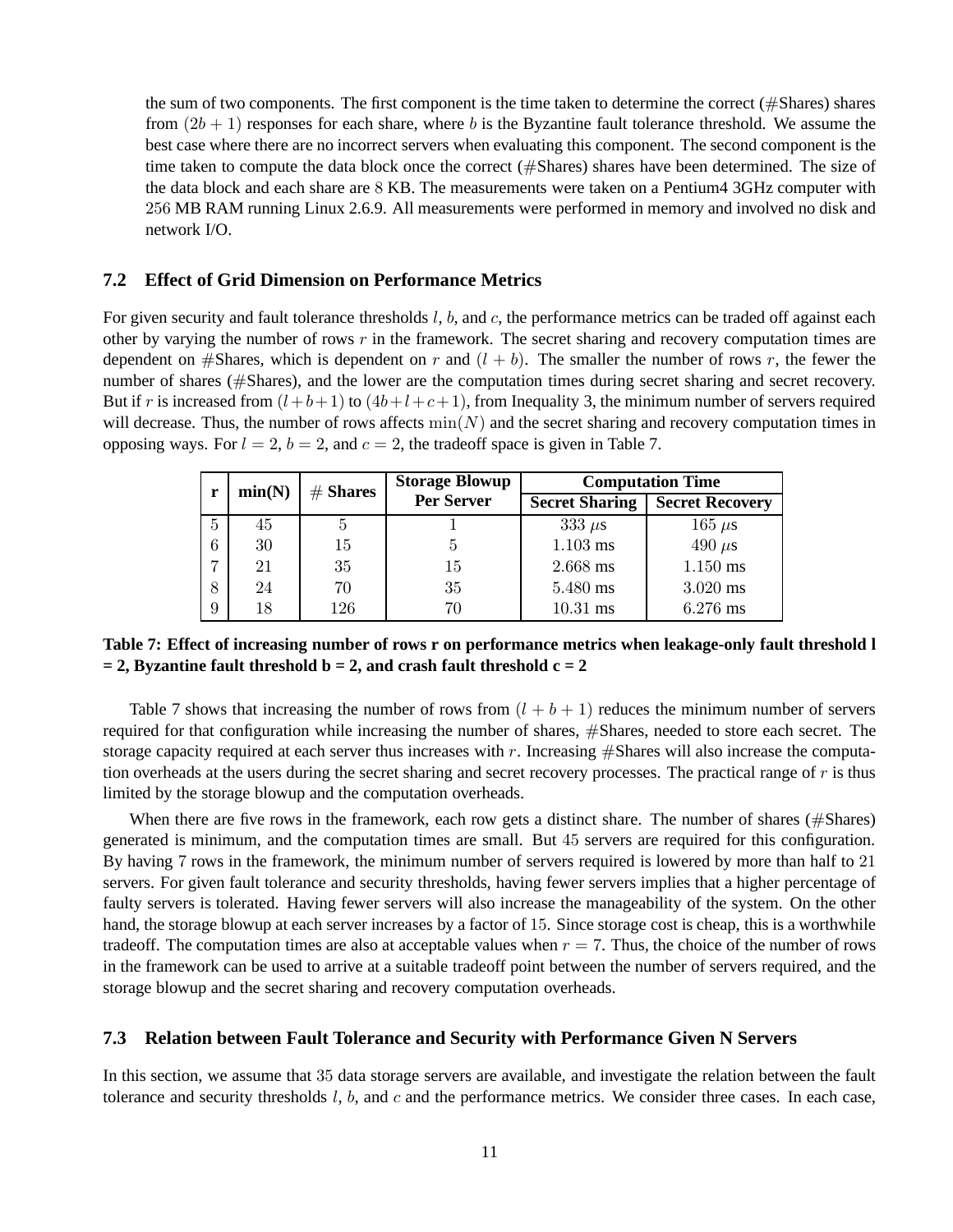we fix two of the thresholds at two servers, and increase the other threshold from one to five servers. Tables 8, 9, and 10 show the three different cases. For each combination of  $(l, b, c)$ , we fix the number of rows such that the secret recovery computation time is the smallest possible for the given configuration. Since the secret recovery computation time decreases with increasing r, for the given  $(l, b, c)$ , r is set to the smallest value  $(r \geq \frac{N(l+b)}{N-(3b+c+1)})$ such that  $\min(N)$  is not more than 35 servers.

|                | r  | min(N) | $#$ Shares |            |                       | <b>Storage Blowup</b>  | <b>Computation Time</b> |  |
|----------------|----|--------|------------|------------|-----------------------|------------------------|-------------------------|--|
|                |    |        |            | Per Server | <b>Secret Sharing</b> | <b>Secret Recovery</b> |                         |  |
|                | 5  | 25     | 10         |            | $732 \mu s$           | $320 \ \mu s$          |                         |  |
| $\overline{2}$ | 6  | 30     | 15         | 5          | $1.103$ ms            | 490 $\mu$ s            |                         |  |
| 3              |    | 35     | 21         |            | 1.568 ms              | 706 $\mu$ s            |                         |  |
| 4              | 9  | 27     | 84         | 28         | 6.750 ms              | 4.084 ms               |                         |  |
| 5              | 10 | 30     | 120        | 36         | 9.675 ms              | $6.120$ ms             |                         |  |

**Table 8: Effect of increasing the leakage-only fault threshold l on performance when Byzantine fault threshold b = 2, crash fault threshold c = 2, and min(N)**  $\leq$  35 servers

| b            | r  | min(N) | $#$ Shares | <b>Storage Blowup</b> | <b>Computation Time</b> |                        |
|--------------|----|--------|------------|-----------------------|-------------------------|------------------------|
|              |    |        |            | Per Server            | <b>Secret Sharing</b>   | <b>Secret Recovery</b> |
|              | 4  | 24     |            |                       | $267 \mu s$             | $80 \mu s$             |
| $\Omega$     | 6  | 30     | 15         | 5                     | $1.103$ ms              | 490 $\mu$ s            |
| 3            | 8  | 32     | 56         | 21                    | 4.315 ms                | 2.740 ms               |
|              | 11 | 33     | 462        | 210                   | 38.88 ms                | 37.41 ms               |
| <sub>5</sub> | 16 | 32     | 11440      | 6435                  | 3.104 sec               | 2.319 sec              |

**Table 9: Effect of increasing the Byzantine fault threshold b on performance when leakage-only fault threshold l = 2, crash fault threshold c = 2, and min(N)**  $\leq$  **35 servers** 

|                | min(N) |    | $#$ Shares        | <b>Storage Blowup</b> | <b>Computation Time</b> |             |
|----------------|--------|----|-------------------|-----------------------|-------------------------|-------------|
| c              |        |    | <b>Per Server</b> | <b>Secret Sharing</b> | <b>Secret Recovery</b>  |             |
|                |        | 24 | 15                |                       | $1.103$ ms              | $490 \mu s$ |
| റ              |        | 30 | 15                | G                     | $1.103$ ms              | 490 $\mu$ s |
| 2<br>O         |        | 30 | 15                | Ġ                     | $1.103$ ms              | 490 $\mu$ s |
| $\overline{4}$ |        | 28 | 35                | 15                    | 2.668 ms                | $1.150$ ms  |
| 5              |        | 28 | 35                | 15                    | 2.668 ms                | $1.150$ ms  |

### **Table 10: Effect of increasing the crash fault threshold c on performance when leakage-only fault threshold**  $l = 2$ , Byzantine fault threshold  $b = 2$ , and  $min(N) < 35$  servers

From Table 8, increasing the leakage-only fault threshold l leads to a tolerable increase in the storage blowup per server, while the secret sharing and secret recovery computation times become high for  $l \geq 4$  servers. The effect of increasing the Byzantine fault threshold b, as shown in Table 9, has a more adverse effect on the performance metrics. The storage blowup per server and the secret sharing and recovery computation times increase rapidly with increasing b. Thus, to achieve a very high performance with 35 servers, only a relatively small number of Byzantine failures can be tolerated.

On the other hand, the framework can accomodate more crash failures without any substantial performance impact, as shown in Table 10. Increasing the crash fault threshold from one to five servers leaves the performance metrics mostly unchanged. The storage blowup at each server is tolerable and the computation throughputs are maintained at acceptable levels.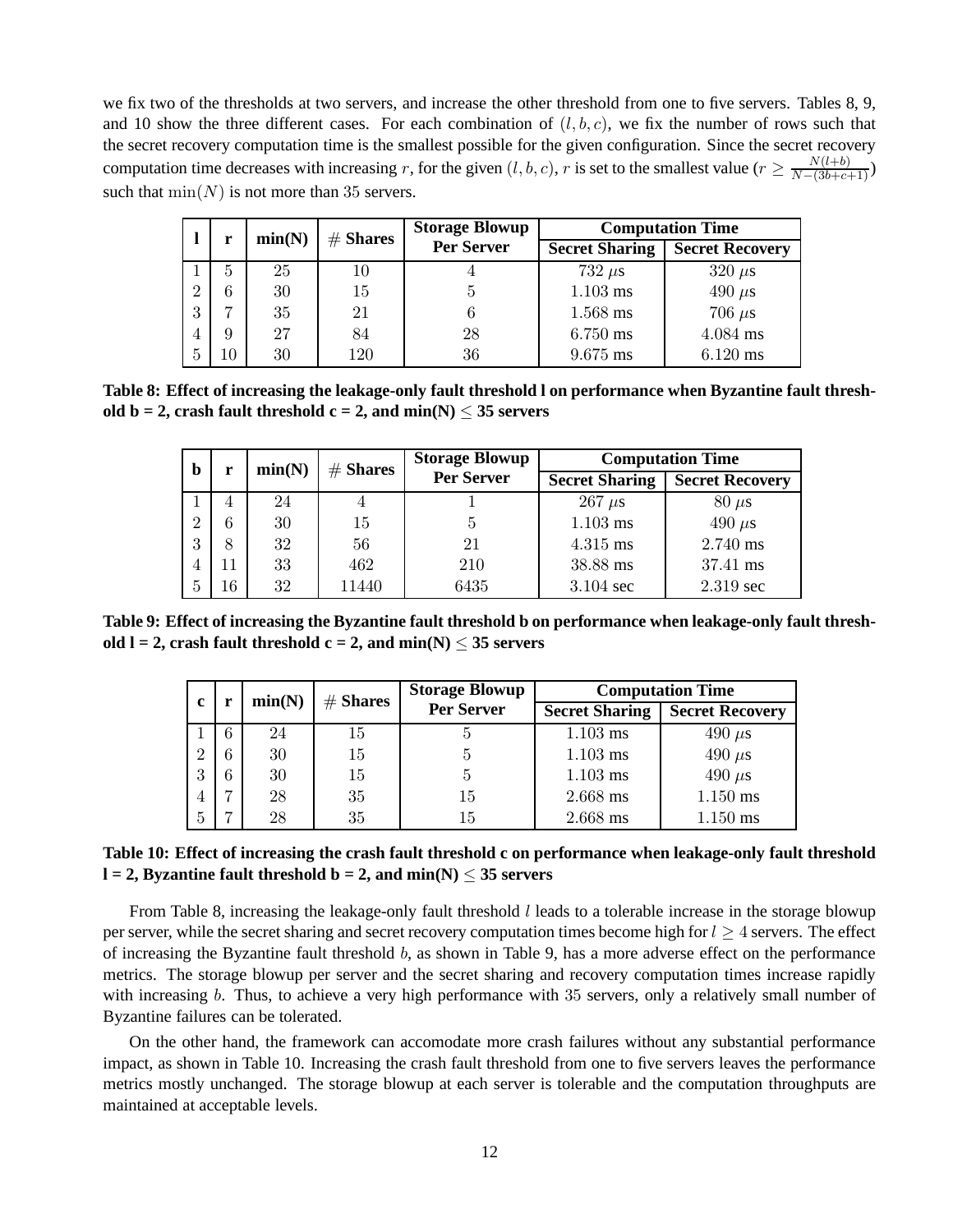The examples considered above demonstrate that the framework can tolerate crash failures with little performance impact, leakage-only faults with medium peformance impact, and a limited number of Byzantine faults. The maximum number of faults that can be tolerated is given by Equation 4. Thus, given 35 servers, when  $b = 2$ and  $c = 2$ , up to 24 leakage-only faults can be tolerated; when  $l = 2$  and  $c = 2$ , up to 7 Byzantine faults can be tolerated; and when  $l = 2$  and  $b = 2$ , up to 24 crash faults can be tolerated. However, practical limits on the secret sharing and recovery computation times and the storage blowup at each server are a more severe restriction on the actual range of faults that can be tolerated. Notice that, except for high values for the Byzantine fault threshold b, the secret sharing and recovery computation times are much smaller than the figures given for verifiable secret sharing in Table 2.

## **7.4 Relation between Fault Tolerance and Security with Performance Given Restriction on Secret Recovery Computation Time**

Since increasing l, and b in particular, can lead to a substantial increase in secret sharing and secret recovery computation times, as observed in Table 8 and Table 9, we remove the requirement of having only 35 storage servers available, and instead impose the requirement that the secret recovery computation time for 8 KB of data must be less than 1.6 ms. The secret recovery computation time is important when reads are more frequent than writes, which is often the case. A secret recovery computation time of 1.6 ms for 8 KB of data is approximately six times and eight times slower than the decryption time using the Rijndael encryption algorithm for key sizes of 32 bytes and 16 bytes respectively, as was shown in Table 3.

|   |   | min(N) | $#$ Shares        | <b>Storage Blowup</b> |                        | <b>Computation Time</b> |
|---|---|--------|-------------------|-----------------------|------------------------|-------------------------|
|   |   |        | <b>Per Server</b> | <b>Secret Sharing</b> | <b>Secret Recovery</b> |                         |
|   | 6 | 18     | 20                | 10                    | 1.494 ms               | $660 \ \mu s$           |
|   | − | 21     | 35                | 15                    | 2.668 ms               | 1.150 ms                |
| 3 | − | 35     | 21                |                       | 1.568 ms               | $706 \ \mu s$           |
|   | 8 | 40     | 28                |                       | 2.109 ms               | $928 \ \mu s$           |
| 5 | 9 | 45     | 36                |                       | 2.742 ms               | 1.196 ms                |

**Table 11: Effect of increasing the leakage-only fault threshold l on performance when Byzantine fault threshold b = 2, crash fault threshold c = 2, and secret recovery computation time**  $\leq 1.6$  **ms** 

| b        |   | min(N) |    | <b>Storage Blowup</b><br>$#$ Shares | <b>Computation Time</b> |                        |
|----------|---|--------|----|-------------------------------------|-------------------------|------------------------|
|          |   |        |    | <b>Per Server</b>                   | <b>Secret Sharing</b>   | <b>Secret Recovery</b> |
|          | 6 | 12     | 20 | 10                                  | 1.494 ms                | 415 $\mu$ s            |
| $\Omega$ |   | 21     | 35 | 15                                  | 2.668 ms                | $1.150$ ms             |
| 3        |   | 42     | 21 |                                     | 1.568 ms                | $1.00$ ms              |
|          | 8 | 64     | 28 |                                     | 2.109 ms                | $1.60$ ms              |
| 5        |   | 144    |    |                                     | $592 \mu s$             | $576 \ \mu s$          |

**Table 12: Effect of increasing the Byzantine fault threshold b on performance when leakage-only fault threshold l = 2, crash fault threshold c = 2, and secret recovery computation time**  $\leq$  **1.6 ms** 

Similar to Section 7.3, we consider three cases. In each case, we fix two of the fault thresholds at two servers, and increase the other fault threshold from one to five servers. Tables 11, 12, and 13 show the three different cases. For each combination of  $(l, b, c)$ , we fix the number of rows r that gives the smallest  $min(N)$  while maintaining the secret recovery computation time to be less than 1.6 ms. Restricting the secret recovery computation time limits the number of shares (#Shares) generated, which in turn keeps the storage blowup at each server reasonable. In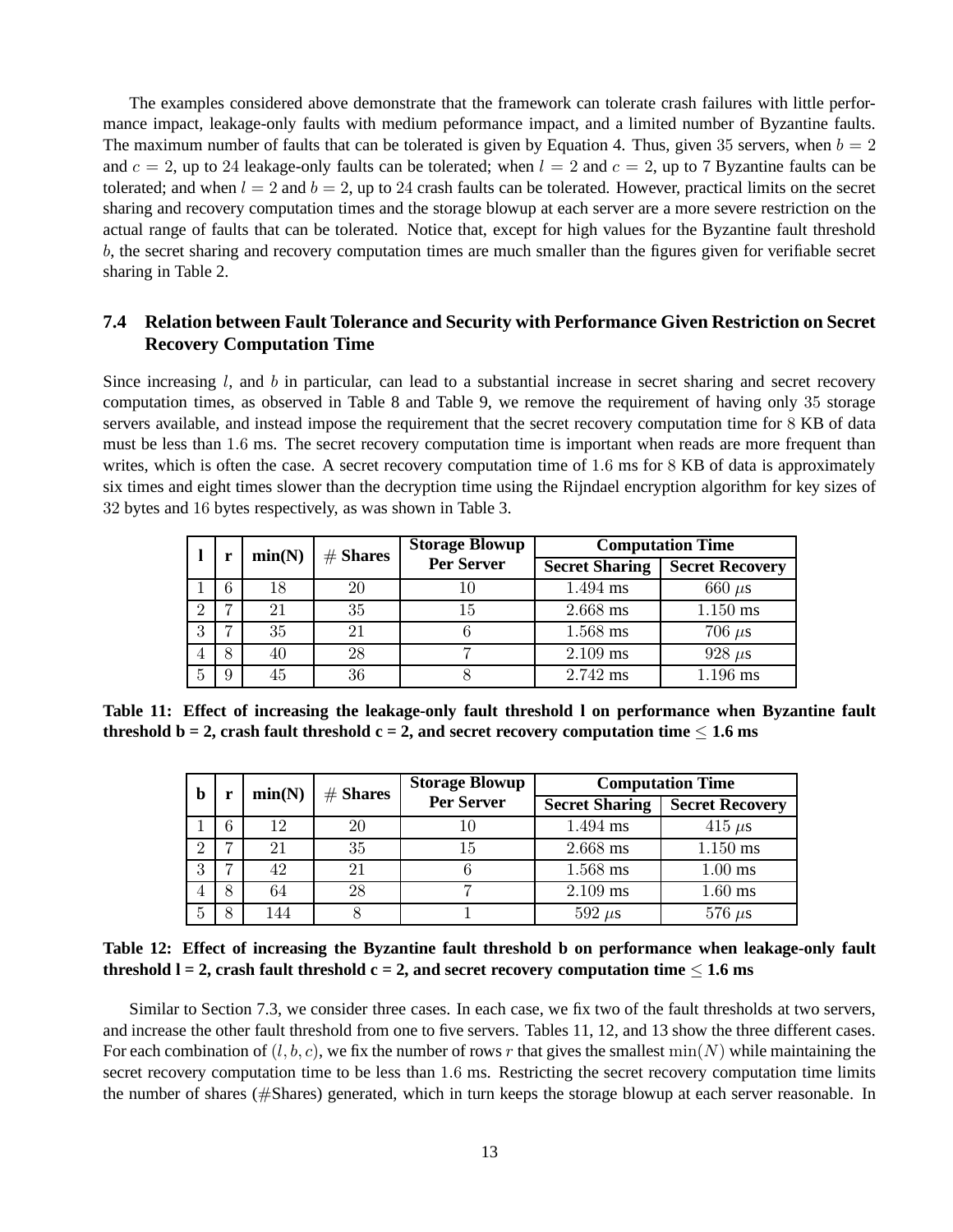| c              | r | min(N) | $#$ Shares | <b>Storage Blowup</b> | <b>Computation Time</b> |                        |
|----------------|---|--------|------------|-----------------------|-------------------------|------------------------|
|                |   |        |            | <b>Per Server</b>     | <b>Secret Sharing</b>   | <b>Secret Recovery</b> |
|                | ⇁ | 21     | 35         | 15                    | 2.668 ms                | $1.150$ ms             |
| റ              | ⇁ | 21     | 35         | 15                    | 2.668 ms                | $1.150$ ms             |
| 3              | ⇁ | 28     | 35         | 15                    | 2.668 ms                | $1.150$ ms             |
| $\overline{4}$ | ⇁ | 28     | 35         | 15                    | 2.668 ms                | $1.150$ ms             |
| 5              | ⇁ | 28     | 35         | 15                    | 2.668 ms                | $1.150$ ms             |

**Table 13: Effect of increasing the crash fault threshold c on performance when leakage-only fault threshold l = 2, Byzantine fault threshold b = 2, and secret recovery computation time** ≤ **1.6 ms**

Table 11, the minimum number of servers required  $(\min(N))$  shows a moderate increase with increasing l. When  $l = 5$  servers, a total of 9 ( $l + b + c$ ) servers out of 45 servers are faulty. That is, up to 20% of the servers can be faulty (leakage-only, Byzantine, or crash), which should be acceptable. In Table 12, the minimum number of servers required  $(\min(N))$  increases rapidly with the Byzantine fault threshold b. Thus, the proposed framework is suitable for tolerating a small number of Byzantine faults.

In Table 13, the computation throughputs and the storage blowup remain the same with increasing crash fault threshold  $c$  for the example considered. With 21 servers, up to two crash faults are tolerated, and with 28 servers, up to 5 crash faults can be tolerated. Note that with 5 crash faults, a total of 9 servers out of 28 servers can be faulty. That is, up to 32% of the servers can be faulty, which is a standard property of replica management protocols that tolerate only Byzantine faults. While in this example most of the faults are crash faults, the number of servers required is reasonable.

Thus, from Tables 11, 12, and 13, low secret recovery computation times can be achieved with acceptable requirements on the number of servers and the storage blowup at each server. As observed in Section 7.3, the requirement on the number of servers for tolerating crash and leakage-only faults is acceptable, while practical considerations will restrict the number of Byzantine faults that can be tolerated. Note that, in all the analyses, the number of rows in the framework was manipulated to arrive at the optimum configuration.

# **8 Discussion**

This paper presents a novel approach for realizing a secure and fault tolerant data storage service in collaborative work environments. Key highlights of our work are:

- The use of perfect secret sharing for providing confidentiality of stored data eliminates the need for cryptographic keys used for encryption purposes, thus avoiding key management issues.
- Verifiable secret sharing schemes are typically used with perfect secret sharing schemes to achieve Byzantine fault tolerance. We show that verifiable secret sharing schemes incur substantial computation overheads, and are over 3000 times slower than the Rijndael encryption algorithm.
- We use XOR secret sharing for confidentiality, and manage each share using replication-based protocols for Byzantine and crash fault tolerance. The computation overheads are reduced drastically when compared to verifiable secret sharing schemes, but additional servers and storage capacities at each server are required. An example where the secret recovery computation time was only up to six to eight times slower than the Rijndael decryption algorithm was given.
- We present an architectural framework, called *GridSharing*, whose dimension can be varied to tradeoff between the number of servers required, and the storage blowup and secret sharing and recovery computation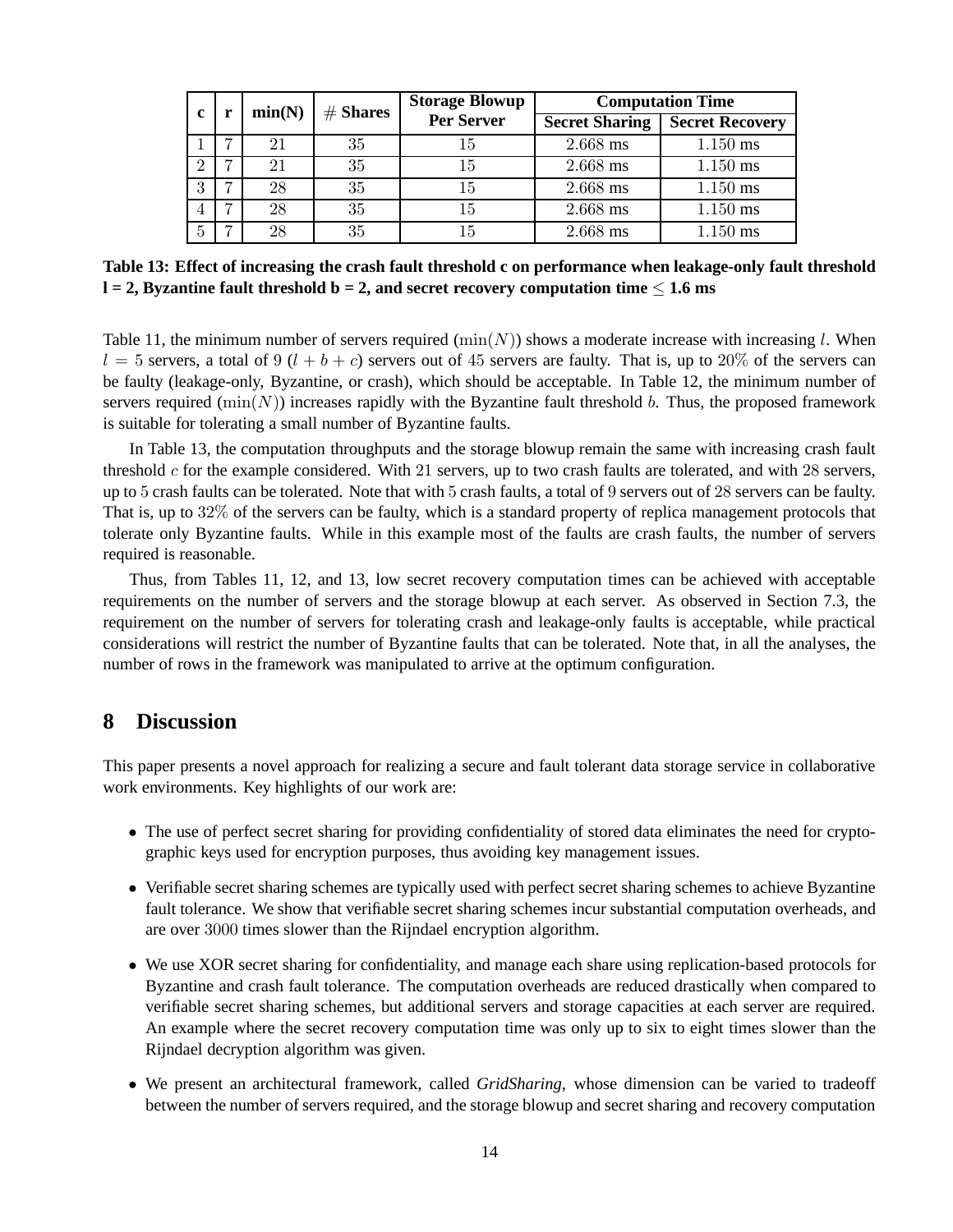times. This property was shown to be valuable in arriving at optimum configurations for different fault thresholds.

- We introduce a new fault model consisting of crash, Byzantine, and *leakage-only* faults for our analyses. We believe this new fault model will prove to be useful for analyzing works that are common to the areas of fault tolerance and security.
- For secret recovery computation times that are six to eight times slower than Rijndael decryption, we show that our proposed framework provides good fault tolerance to leakage-only and crash faults with acceptable overheads. However, in practice, resource limitations place a restriction on the number of Byzantine server failures that can be tolerated.

An important characteristic of the *GridSharing* framework is the tradeoff between the number of servers required and the storage blowup at each server. This tradeoff is worth considering because storage space is cheap, while more servers could result in manageability problems. In [24], the fact that storage space is cheap is exploited to keep data confidential. Encrypted data is encoded into shares using Shamir's scheme and embedded in a huge file. An adversary must obtain at least a large chunk of the file to obtain enough shares, and the transfer of such huge amounts of data over the network will result in the intrusion being detected. Likewise, we favor increasing the storage blowup at each server (to acceptable levels) while decreasing the number of required servers, as this will lead to easier intrusion detection and system administration.

Due to space considerations, the communication overheads during reads and writes, which will increase with the storage blowup at each server, have been omitted in our analyses. However, we note that a number of works have considered the problem of reducing communication overheads. Quorum systems [25] are replication-based techniques that can be used to balance the read and write communication overheads relative to each other by setting the quorum sizes appropriately. [26] shows that the use of cryptographic hashes can significantly reduce the communication overheads. [27] investigates the tradeoff between computation and communication overheads for several lossless compression algorithms. The use of cryptographic hashes and compression algorithms reduce communication overheads while increasing the computation overheads, which reinforces the need for reducing the computation overheads during the secret sharing and recovery processes.

# **References**

- [1] A. Shamir, "How to share a secret," *Communications of the ACM*, vol. 22, no. 11, pp. 612–613, 1979.
- [2] M. Herlihy and J. D. Tygar, "How to make replicated data secure," in *Crypto*, 1987.
- [3] A. Adya, R. P. Wattenhofer, W. J. Bolosky, M. Castro, G. Cermak, R. Chaiken, J. R. Douceur, J. Howell, J. R. Lorch, and M. Theimer, "Farsite: Federated, available, and reliable storage for an incompletely trusted environment," in *Proceedings of the* 5<sup>th</sup> Symposium on Operating Systems Design and Implementation, 2002.
- [4] "Mojonation." http://www.mojonation.net.
- [5] Y. Chen, J. Edler, A. Goldberg, A. Gottlieb, S. Sobti, and P. Yianilos, "A prototype implementation of archival intermemory," in *Proceedings of the* 4 th *ACM International Conference on Digital Libraries*, 1999.
- [6] J. Kubiatowicz, D. Bindel, Y. Chen, S. Czerwinski, P. Eaton, D. Geels, R. Gummadi, S. Rhea, H. Weatherspoon, W. Weimer, C. Wells, and B. Zhao, "Oceanstore: An architecture for global-scale persistent storage," in *Proceedings of the* 9<sup>th</sup> ASPLOS, 2000.
- [7] M. Waldman, A. D. Rubin, and L. F. Cranor, "Publius: A robust, tamper-evident, censorship-resistant web publishing system," in *Proceedings of the* 9<sup>th</sup> *Usenix Security Symposium*, 2000.